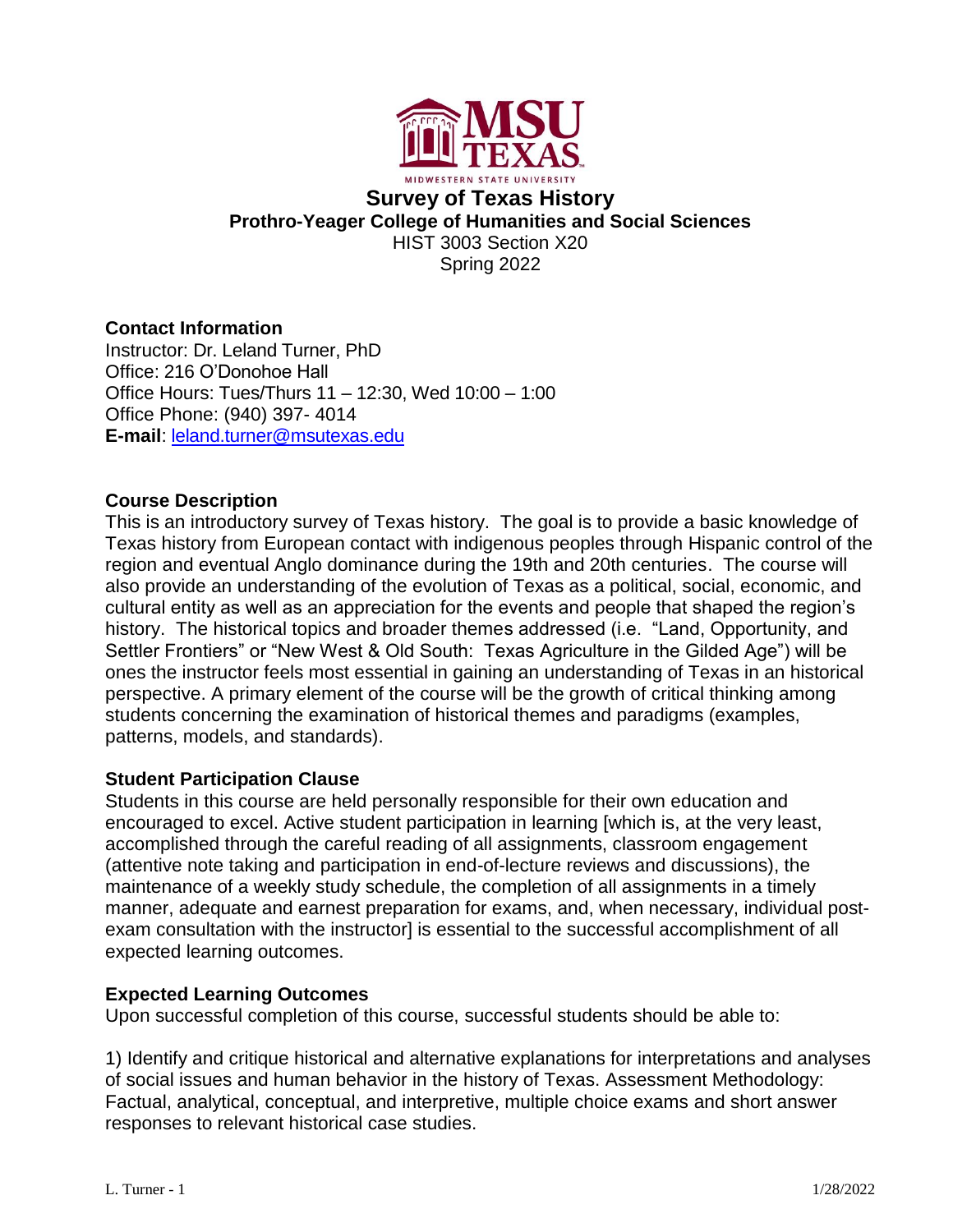2) Identify and appreciate differences and commonalities between Anglo and Hispanic cultures, land ownership and economic opportunities, and conservative Spanish political traditions and Anglo expectations of a liberal (American-style enlightenment) political system. Assessment Methodology: Online essay/discussion assignments and multi-paragraph midterm and final essays.

3) Demonstrate knowledge of the origins and evolution of Spanish, Mexican, Tejano, and Texan societies, cultural institutions, political systems, and economic policies and practices. Assessment Methodology: Factual, analytical, conceptual, and interpretive, multiple choice exams, short paragraph response, and analytical essays.

4) Understand and be able to cogently discuss major trends and themes in Texas history and the role of myth and exceptionalism in the construction of a broader Texan identity. Assessment Methodology: A comprehensive final exam/essay that demands a critical and detailed understanding of class material, readings, and lectures.

#### **Textbook & Instructional Materials**

Text: *The History of Texas*, (4th Edition), Calvert, De León, & Cantrell, Harland Davidson, 2002. ISBN: 9780882952550

Monograph: *Sleuthing the Alamo*, James Crisp, Oxford University Press, 2005. ISBN: 9780195163506 Online: Various readings as assigned and posted to D2L

Reader: Texan Identities: Moving beyond Myth, Memory, and Fallacy in Texas History, University of North Texas Press, 2016. ISBN: 9781574416480

### **Student Handbook**

Refer to: [Student Handbook 2017-18](https://mwsu.edu/Assets/documents/student-life/student-handbook-2017-18.pdf)

### **Academic Integrity, Misconduct Policy & Procedures**

Academic Dishonesty: Cheating, collusion, and plagiarism (the act of using source material of other persons, either published or unpublished, without following the accepted techniques of crediting, or the submission for credit of work not the individual's to whom credit is given). Additional guidelines on procedures in these matters may be found in the Office of Student Conduct.

**Notice:** Please understand the following – it applies to all assignments: quizzes, exams, and essays. If you in any instance "cut and paste" from any internet source without citing that source (that is plagiarism) or use unapproved internet sources you will fail the assignment in question and depending on the severity of the cheating or plagiarism the professor reserves the right to employ any or all university sanctioned disciplinary actions.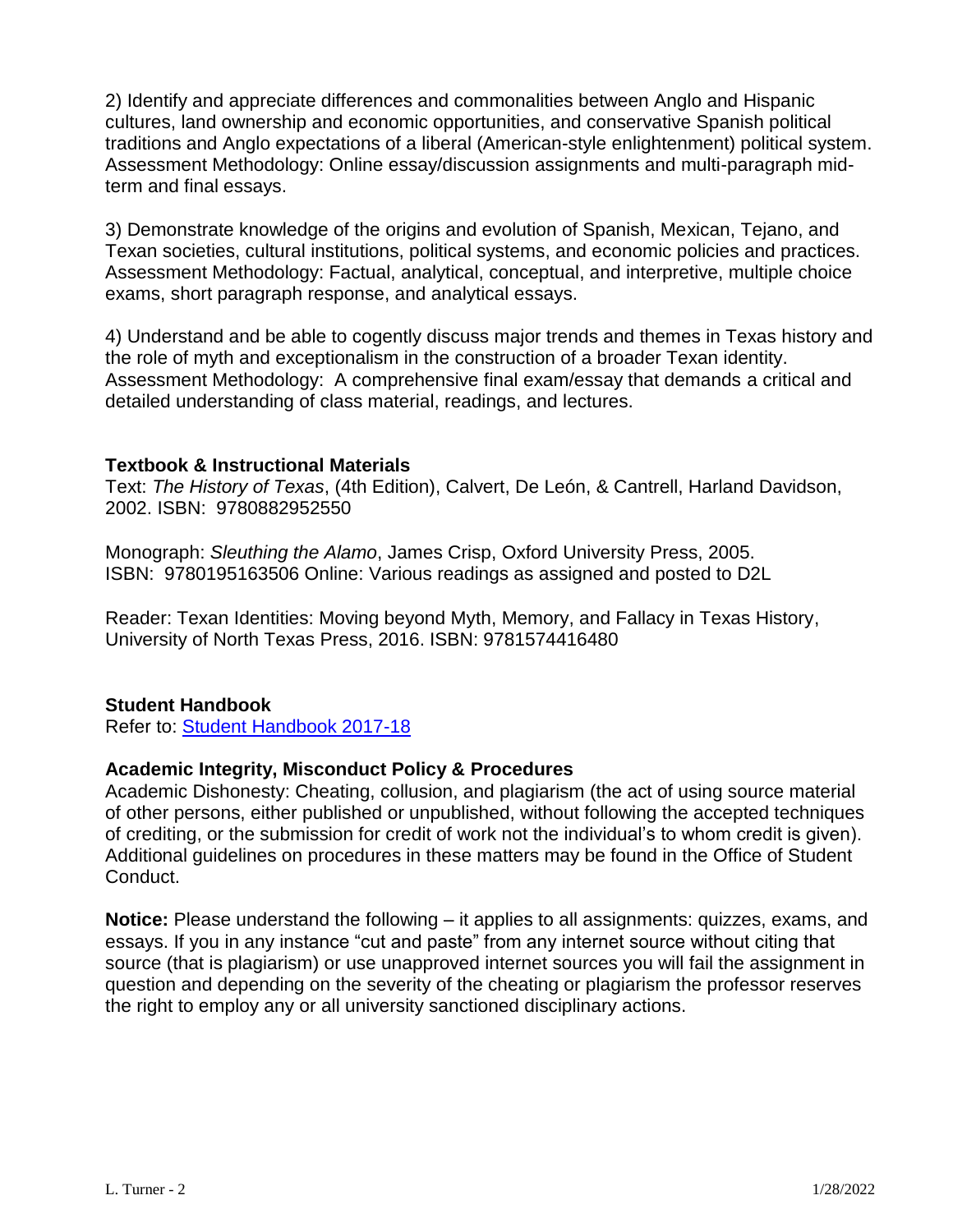### **Grading**

| Assignments              | Percentage |
|--------------------------|------------|
| <b>Text Quizzes</b>      | 20%        |
| Exams                    | 20%        |
| <b>Article Reviews</b>   | 20%        |
| <b>Analytical Essay</b>  | 15%        |
| <b>Research Elements</b> | 15%        |
| <b>Research Proposal</b> | 10%        |

| Final | Percentage    |
|-------|---------------|
| Grade |               |
|       | 90% plus      |
| R     | $80 - 89.9%$  |
| C     | $70 - 79.9%$  |
|       | $60 - 69.9%$  |
|       | Less than 60% |

## **Extra Credit**

Under no circumstances are "extra credit" assignments given to individual students. Such assignments are inherently unfair to your fellow students. Please do not request "extra credit." However, bonus points are available on several assignments. Students are encouraged to take advantage of all bonus opportunities.

### **Make Up Work/Tests**

Such exams are given only if the professor determines that the student has a legitimate reason for having missed the scheduled examination and only on prescribed dates set by the instructor. The qualifications concerning the make-up exams are as follows:

A student must have a documented reason for missing an exam in order to be eligible for a make-up exam or *classroom* quiz. To be eligible a student must present documentation of participation in an official, university-sanctioned event or documentation of an *emergency*  medical event.

Any and all make-ups must be scheduled and completed on the arranged or scheduled make-up day. A make-up exam or classroom quiz may not be the same as the scheduled exam or quiz. The professor reserves the right to administer essay-only make-up exams. This policy is not negotiable and will be in force no matter the nature of your absence from an exam or quiz.

Missed assignments are excused only when a student is attending an official universitysanctioned event or a missed assignment is specifically exempted through university policy.

Online quizzes are not subject to the course make-up policy. Quizzes are open for a period of time sufficient for the student to complete the quiz before the due date.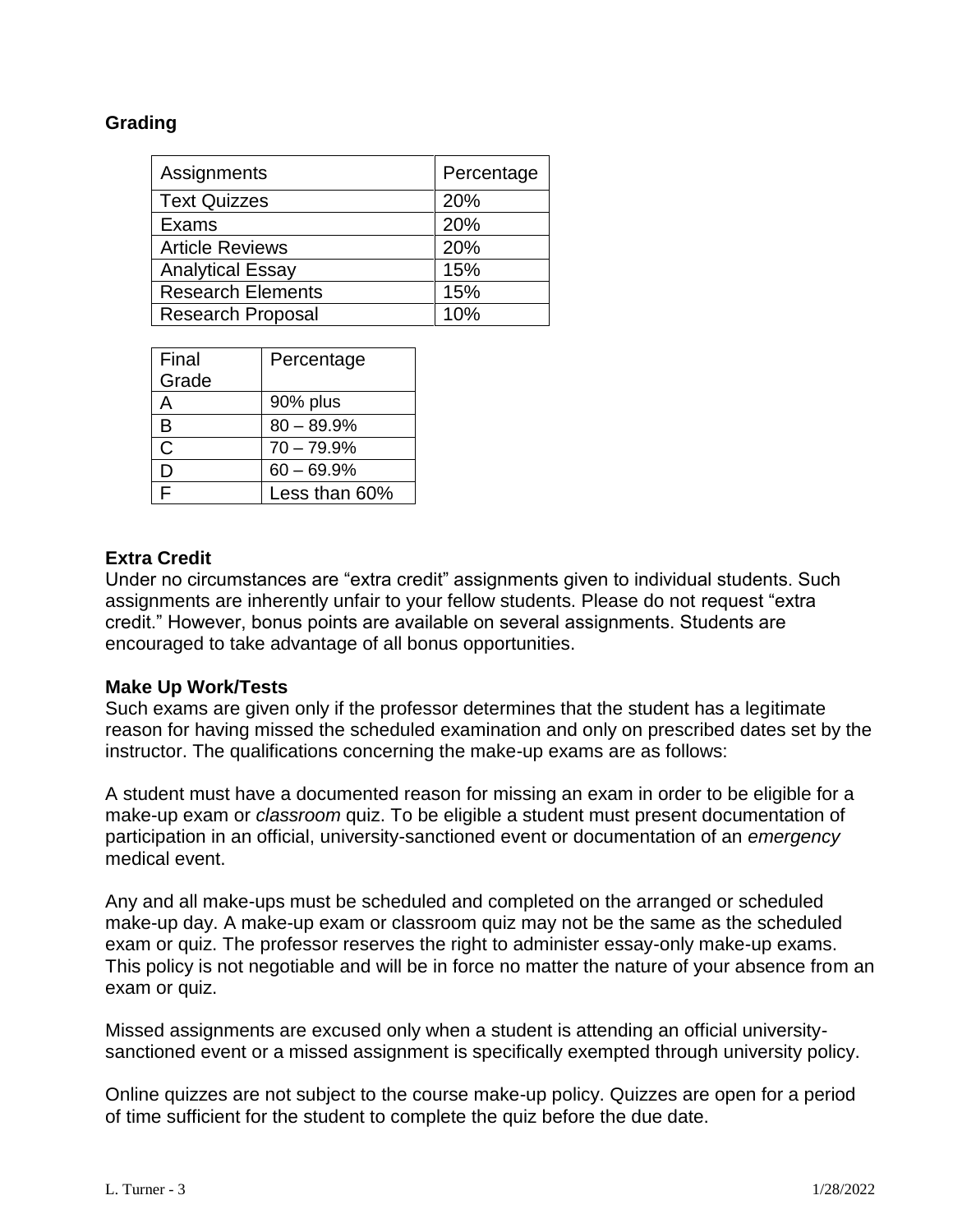## **Desire-to-Learn (D2L)**

Extensive use of the MSU D2L program is a part of this course. Each student is expected to be familiar with this program as it provides a primary source of communication regarding assignments, examination materials, and general course information. You can log into [D2L](https://d2l.mwsu.edu/) through the MSU Homepage. If you experience difficulties, please contact the technicians listed for the program or contact your instructor.

#### **Attendance**

This course is structured so that it is to the student's advantage to attend all classes and participate in all discussions and lectures. From past experience, those students who choose not to participate on a regular basis have not been successful.

Relevant terminology, from which many factual questions are derived, and major themes from which interpretive and analytical questions are derived, are presented and discussed in online lectures and assigned readings. Information from your text and supplemental readings are relevant but are typically not sufficient to produce well-conceived analytical and interpretive responses.

Material relevant to the identification and critique of major historical themes and trends and the alternative explanations for such interpretations of social issues and human behavior is presented in lectures and analyzed in classroom discussions.

### **Online Computer Requirements**

Taking a class with a D2L element requires you to have access to a computer (with Internet access) to complete and upload certain assignments. It is your responsibility to have (or have access to) a working computer in this class. *Assignments and tests are due by the due date, and personal computer technical difficulties will not be considered reason for the instructor to allow students extra time to submit assignments, tests, or discussion postings.* Computers are available on campus in various areas of the buildings as well as the Academic Success Center. **Your computer being down is not an excuse for missing a deadline!!** There are many places to access your class! Our online classes can be accessed from any computer in the world which is connected to the internet. Contact your instructor immediately upon having computer trouble, but do understand that your professor is a specialist in History not information technology. If you have technical difficulties in the course, immediately contact the student helpdesk. The college cannot work directly on student computers due to both liability and resource limitations however they are able to help you get connected to our online services. For help, log into [D2L](https://d2l.mwsu.edu/)**.**

### **Instructor Class Policies**

Conduct: All students are expected to act as responsible adults in online discussion forums, and in all course related communication. Any and all undue disruptions or distractions will be dealt with in an appropriate manner. As a general rule any behavior that disrupts the administration of this online classroom will not be tolerated. Students are expected to assist in maintaining a classroom environment that is conducive to learning. In order to assure that all students have the opportunity to gain from the time spent in class students are prohibited from engaging in any form of distraction. Inappropriate behavior in the classroom shall result, minimally, in a request that the offending student leave the classroom. Furthermore, the professor reserves the right to deduct points from the student's semester total or expel the